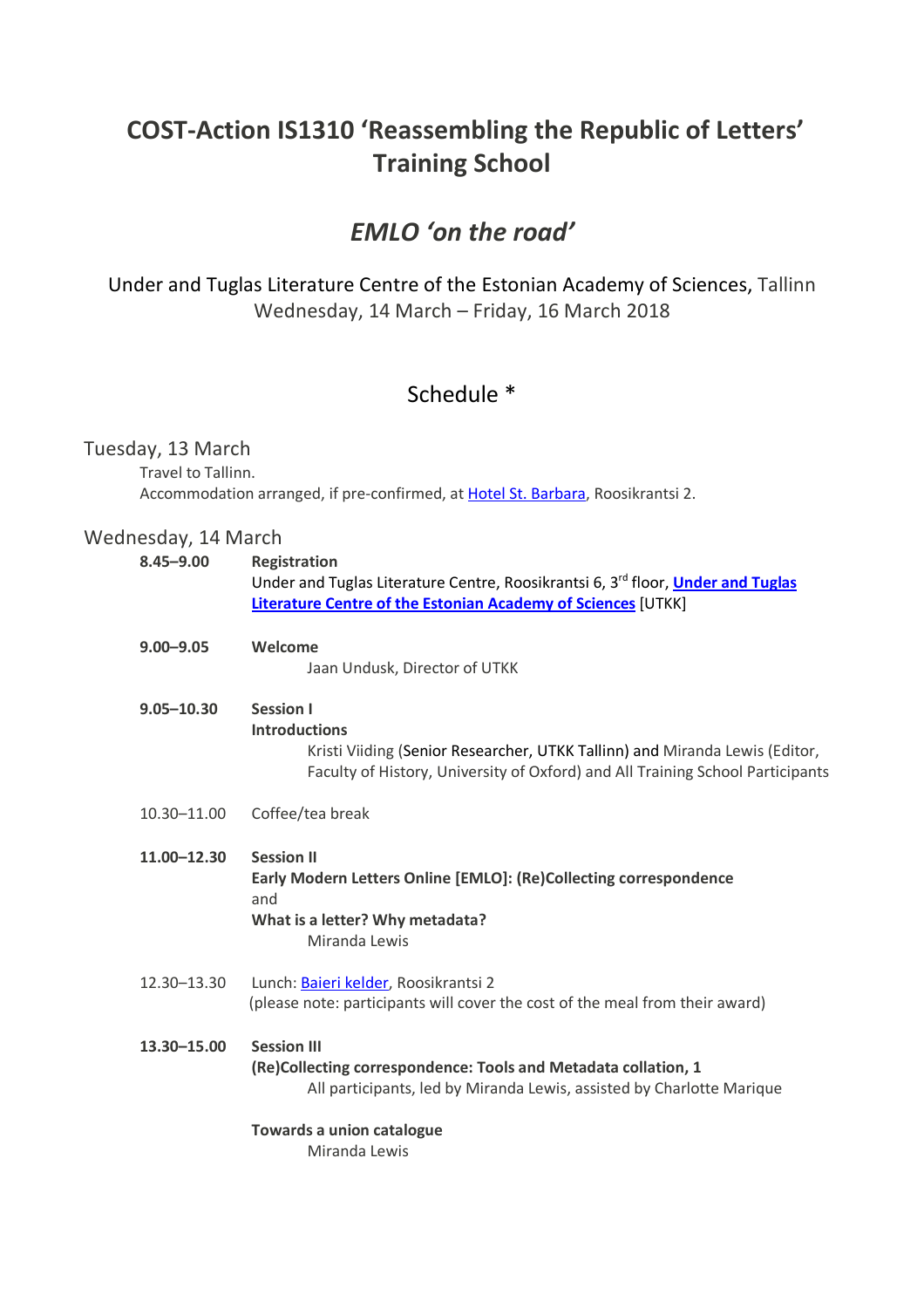#### 15.00–15.30 Coffee/tea break

#### **15.30–17.00 Session IV**

**(Re)Collecting correspondence: Tools and Metadata collation, 2** All participants, led by Miranda Lewis, assisted by Charlotte Marique

#### **Q and A discussion, 1**

All participants

#### **Metadata Clinic, 1**

led by Miranda Lewis, assisted by Charlotte Marique

17.30–19.00 **Walking tour of Tallinn** (optional) Led by Ms Kristiina Urb The city tour will start at 17.30. Those wishing to participate should meet in the reception lobby of St Barbara hotell (Roosikrantsi 2a); the tour will finish at 19.00 at the restaurant Aed (Rataskaevu 8).

> Pay-as-you-go Dinner: Restaurant Aed (optional, and please note: participants who wish to join this dinner will cover the cost from their award)

#### Thursday, 15 March

**9.00–10.30 Session I**

#### **Metadata collation, 3**

All participants, led by Miranda Lewis, assisted by Charlotte Marique

#### **Metadata Clinic, 2**

As required, led by Miranda Lewis, assisted by Charlotte Marique

#### **Dates and calendars**

Miranda Lewis

- 10.30–11.00 Coffee/tea break
- **11.00–12.30 Session II**

#### **Metadata collation, 4**

All participants, led by Miranda Lewis, assisted by Charlotte Marique

- **A union catalogue: decisions, benefits, and issues** Miranda Lewis
- 12.30–13.30 Lunch: Baieri kelder, Roosikrantsi 2 (please note: participants will cover the cost of the meal from their award)
- **13.30–15.00 Session III Metadata collation, 5** All participants, led by Miranda Lewis, assisted by Charlotte Marique